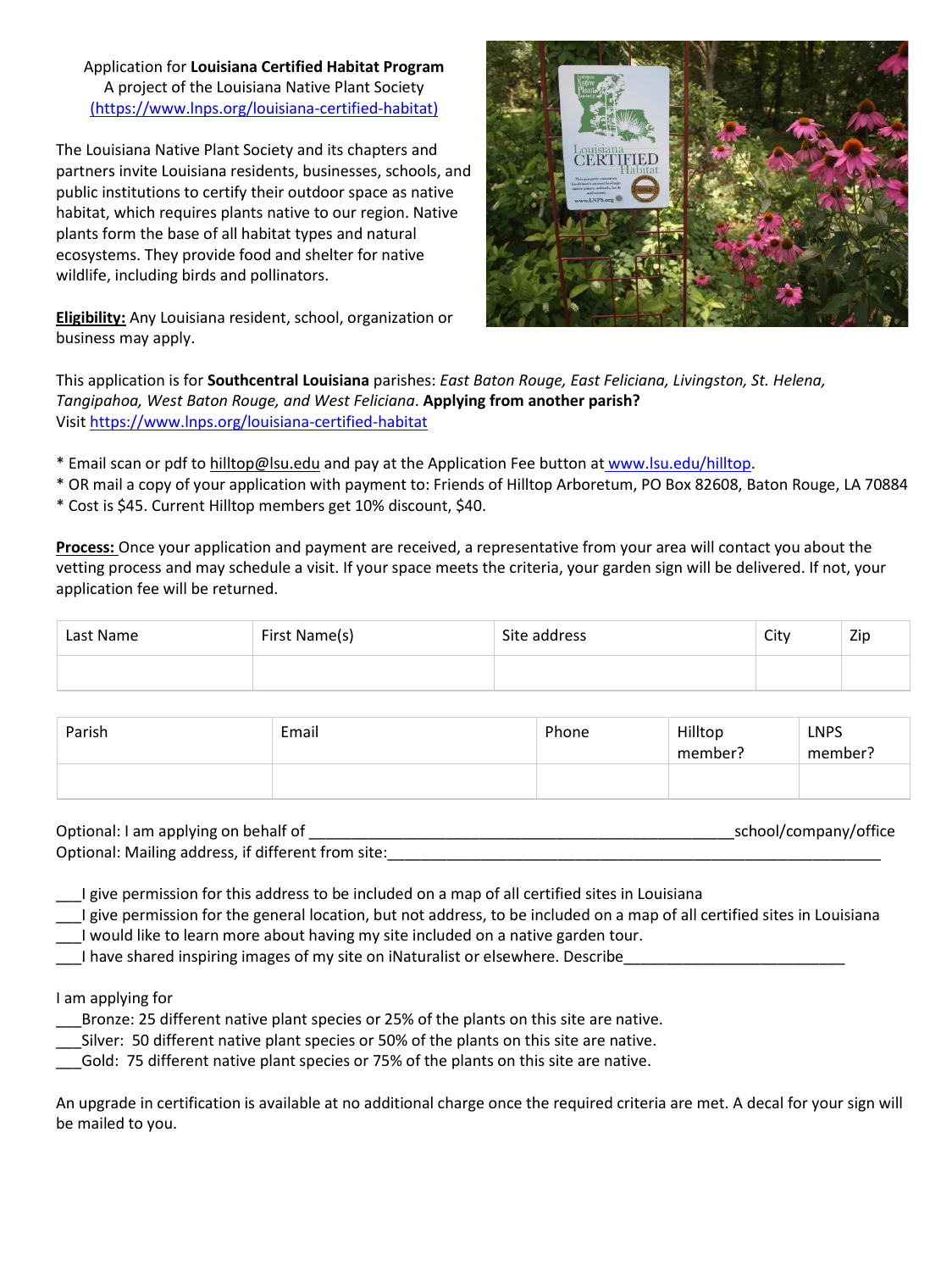## **Tell us about your property**

Describe your site. Urban, traditional subdivision, rural, something else? Does it have residual prairie, forest, or wetland elements? What motivated your decisions to conserve or restore your site? How did you decide what to include, when did you begin, what observations have been significant for you? Has your site already been certified by another organization? (National Wildlife Federation, Monarch Watch, Xerces) (~250 words. This text may be used in the directory).

### **Best Practices for Gardening for Habitat**

per National Wildlife Federation, Audubon, Xerces Society

Certification does not require compliance with all of them. We recognize that every property and family have special land uses and preferences.

I adhere to the following best practices related to gardening for habitat:

In addition to the diverse foods provided by native plants (nectar, leaves, seeds, fruit), I recognize that healthy habitats also provide water and shelter. Water sources can be birdbaths, misters, or naturally wet areas. Shelter and nesting material are provided by unmown thicket and fallen branches.

\_\_\_ To put the greatest area into the service as habitat, I mow the part of my lawn or property that my family/organization uses. To conserve ground-nesting pollinators, I keep my mower blade height set high (about 4 inches), and I leave dried grass and leaves in place through winter when possible.

\_\_\_I rarely use herbicides and insecticides except to spot manage invasive plants or destructive insects. I do not use mosquito repellant systems, nor do I use weed killer liberally in ditches and edging, as these chemicals harm other insects and helpful plants and end up in our watershed.

I rarely leave soil bare and vulnerable to erosion and weeds. Instead, I use native plants as ground cover or mulch with leaves, recycled yard waste (e.g. public compost), or responsibly sourced material such as pine bark or pine straw, not purchased, bagged cypress mulches whose sources cannot be verified.

\_\_\_I do not actively propagate Tier 1 invasive plants on my site and when possible take action to control their spread. Five top offenders are Chinese tallow tree (chicken tree), Chinese privet, Japanese honeysuckle, Elephant ear, and Yellow flag iris.

Feel free to explain special circumstances for your property:

### **Your property may qualify for special assistance**

Does your site contain any rare plant or animal species? <br>If yes, your site may qualify for additional protection from the state and for higher level certification from us or the Louisiana Dept. of Wildlife and Fisheries' Natural Heritage Program.

Is your site being restored to natural habitat from agricultural or other use? \_\_\_\_If yes, contact US Fish and Wildlife Service or USDA Soil Conservation District for possible government assistance in your restoration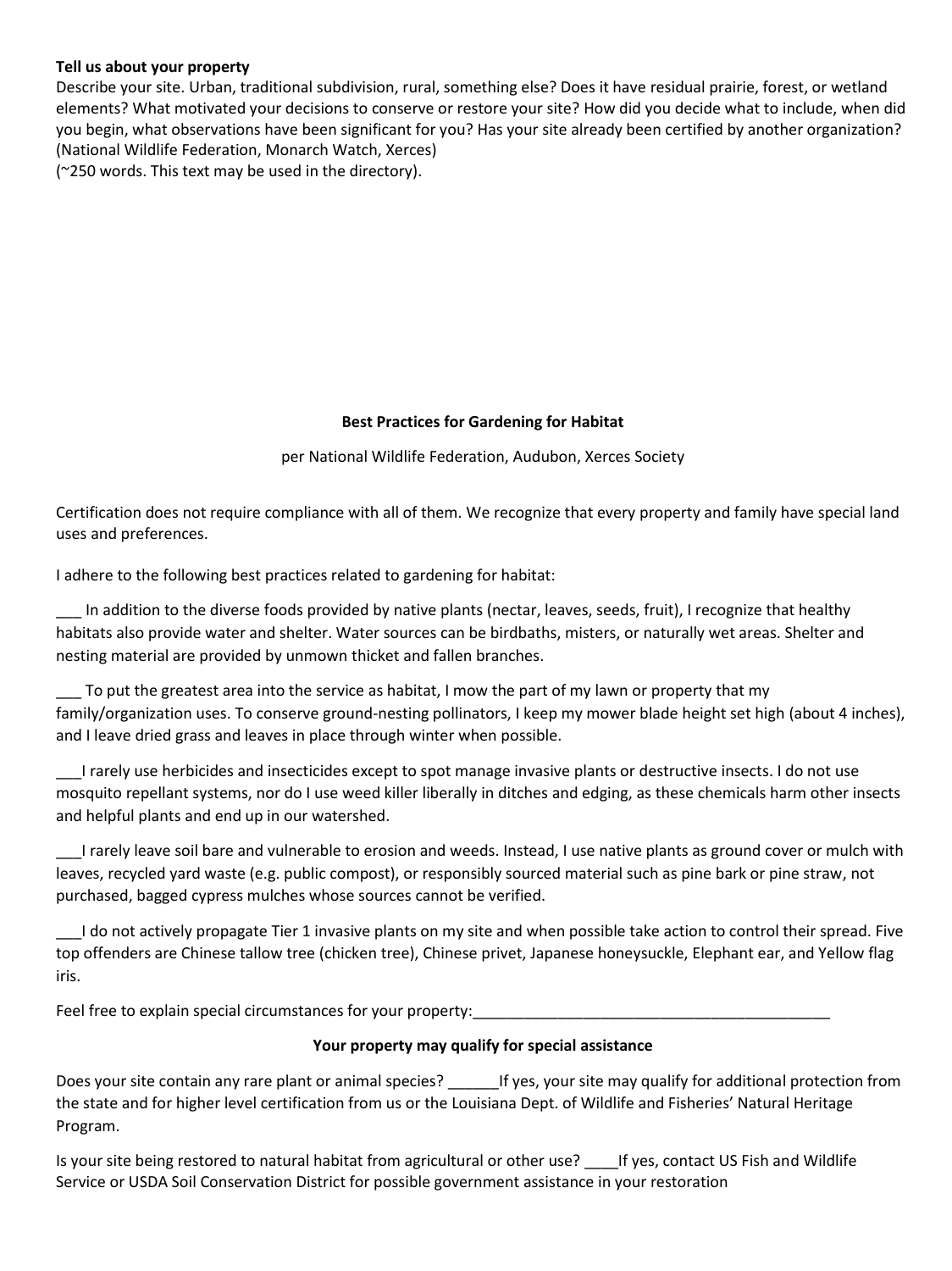The following is a checklist of ecologically important Gulf Coast native plants commonly found or used in Louisiana landscapes. If you have a Gulf Coast native plant that is not on the list, please add it (common and/or scientific name if known) in the space provided at the end of these listings.

<u>a sa Ba</u>

| Common name                        | Scientific name           |
|------------------------------------|---------------------------|
| Acacia, Sweet                      | Acacia farnesiana         |
| Alder, Black/Hazel                 | Alnus rugosa              |
| Allspice, Carolina/<br>Sweet Shrub | Calycanthus floridus      |
| Ashes, Native                      | Fraxinus spp.             |
| Ash, Green                         | F. pennsylvanicum         |
| Ash, Carolina                      | F. caroliniana            |
| Ash, Pumpkin                       | F. profunda               |
| Ash, White                         | F. americana              |
|                                    | Rhododendron              |
| Azalea, Pink                       | canescens                 |
| Azalea, Florida                    | Rhododendron              |
| Flame                              | austrinum                 |
| Anise, Star                        | Illicium floridanum       |
| Anise,                             |                           |
| Yellow/Florida                     | Illicium parviflorum      |
| Azalea, Florida<br>Flame           | Rhododendron<br>austrinum |
|                                    | Rhododendron              |
| Azalea, Pink                       | canescens                 |
|                                    | Rhododendron              |
|                                    | serrulatum,               |
|                                    | viscosum,                 |
| Azalea, White                      | oblongifolium             |
| Baccharis/                         |                           |
| Groundsel Bush                     | Baccharis halimifolia     |
| Baccharis, Salt-                   |                           |
| marsh                              | B. angustifolia           |
| Bayberry, Southern                 | Morella carolinensis      |
| Beautyberry,                       | Callicarpa                |
| American                           | americana                 |
| Beautyberry,                       | C. americana              |
| American, White                    | ʻLactea'                  |
| Beech, American                    | Fagus grandifolia         |
| Blackberries/                      |                           |
| Dewberries                         | Rubus spp.                |
| Birch, River                       | Betula nigra              |
| <b>Blueberries</b>                 | Vaccinium spp.            |
| Boxelder                           | Acer negundo              |
| Buckeye,<br>Bottlebrush            | Aesculus parviflora       |
| Buckeye, Red                       | Aesculus pavia            |
| Buckthorn,                         |                           |
| Carolina/Indian                    |                           |
| Cherry                             | Frangula caroliniana      |
| <b>Buckwheat</b>                   |                           |
| Tree/Black Titi                    | Cliftonia monophylla      |
| Bumelia, Gum                       | Bumelia lanuginosa        |
|                                    | Cephalanthus              |
| Buttonbush                         | occidentalis              |

| Camellia, Silky                  | malacodendron                             |
|----------------------------------|-------------------------------------------|
|                                  | Catalpa                                   |
| Catalpa, Southern                | bignonioides                              |
| Cedar, Eastern Red<br>Cedar,     | Juniperus virginiana                      |
| Atlantic/Southern                | Chamaecyparis                             |
| White                            | thyoides                                  |
| Cherry, Black                    | Prunus serotina                           |
| Cherry, Choke                    | Aronia arbutifolia                        |
| Cherry-laurel                    | Prunus caroliniana                        |
| Chinquapin                       | Castanea pumila                           |
| Coralbean,<br>Eastern/Mamou      |                                           |
|                                  | Erythrina herbacea                        |
| Crabapple, Southern              | Malus angustifolia                        |
| Creeper, Trumpet                 | Campsis radicans                          |
| Creeper, Virginia                | Parthenocissus<br>quinquefolia            |
| Crossvine                        |                                           |
| <b>Cucumber Tree</b>             | Bignonia capreolata<br>Magnolia acuminata |
| Cypress, Bald                    | Taxodium distichum                        |
| Cypress, Pond                    | Taxodium ascendens                        |
|                                  |                                           |
| Cyrilla, Swamp/Titi              | Cyrilla racemiflora                       |
| Cyrilla, Little-leaf             | Cyrilla parvifolia                        |
| Devil's Walkingstick             | Aralia spinosa                            |
| Devilwood                        | Osmanthus<br>americana                    |
| Dogwood, Flowering               | Cornus florida                            |
| Dogwood, Rough-                  |                                           |
| leaf                             | Cornus drummondii                         |
| Dogwood, Stiff                   | Cornus foemina                            |
| Elderberry                       | Sambucus<br>canadensis                    |
|                                  |                                           |
| Elms, Native                     | Ulmus spp.                                |
| Elm, American                    | U. americana                              |
| Elm, Cedar                       | U. crassifolia                            |
| Elm, Slippery                    | U. rubra                                  |
| Elm, Winged                      | U. alata                                  |
| Elm, Water                       | Planera aquatica                          |
| Fetterbush                       | Lyonia lucida                             |
| Fetterbush, Swamp<br>Fringetree, | Leucothoe racemosa<br>Chionanthus         |
| American                         | virginiana                                |
| Gordonia                         | Gordonia lasianthus                       |
| Grape, Wild                      | Vitis spp.                                |
| Greenbriar/Catbriar              | Smilax spp.                               |

| Gum, Black                       | Nyssa sylvatica       |
|----------------------------------|-----------------------|
| Gum, Swamp Black                 | Nyssa biflora         |
| Gum, Tupelo                      | Nyssa aquatica        |
|                                  | Liquidambar           |
| Gum, Sweet                       | styriciflua           |
| Hackberry                        | Celtis laevigata      |
| Hawthorn, Native                 | Crataegus spp.        |
| Hawthorn, Barberry-              |                       |
| leaf<br>Hawthorn,                | C. berberifolia       |
| Blueberry                        | C. brachycantha       |
| Hawthorn, Green                  | C. viridis            |
| Hawthorn, Mayhaw                 | C. aestivalis/opaca   |
| Hawthorn, Parsley                | C. marshallii         |
|                                  |                       |
| Hickories, Native                | Carya spp.            |
| Hickory, Black                   | C. texana             |
| Hickory, Bitternut               | C. cordiformes        |
| Hickory, Mockernut               | C. tomentosa          |
| Hickory, Nutmeg                  | C. myristiciformes    |
| Hickory, PECAN                   | C. illinoensis        |
| Hickory, Pignut                  | C. glabra             |
| Hickory, Shagbark                | C. ovata              |
| Hickory,<br>Water/Bitter Pecan   | C. aquatica           |
| Hollies, Native                  | llex spp.             |
| Holly, American                  | I. americana          |
| Holly, Dahoon                    | I. cassine            |
| Holly, Deciduous                 |                       |
| Possum-haw                       | I. decidua            |
| Holly, Gallberry                 | I. glabra             |
| Holly, Inkberry                  | I. coriacea           |
| Holly, Winterberry               | I. verticillata       |
| Holly, Yaupon                    | I. vomitoria          |
| Honeylocust                      | Gleditsia triacanthos |
| Honeysuckle,                     | Lonicera              |
| Trumpet/Red                      | sempervirens          |
| Hophornbeam,<br>Eastern/Ironwood | Ostrya virginica      |
| Hornbeam,                        |                       |
| American/Musclewo                |                       |
| od/Ironwood                      | Carpinus caroliniana  |
| Huckleberry,                     |                       |
| Wooly/Hairy<br>Huckleberry,      | Gaylussacia mosieri   |
| Winter/Tree                      | Vaccinium arboreum    |
|                                  | Hydrangea             |
| Hydrangea, Oakleaf               | quercifolia           |

# **Native Woody Plants (trees, shrubs, woody vines)**

*Stewartia*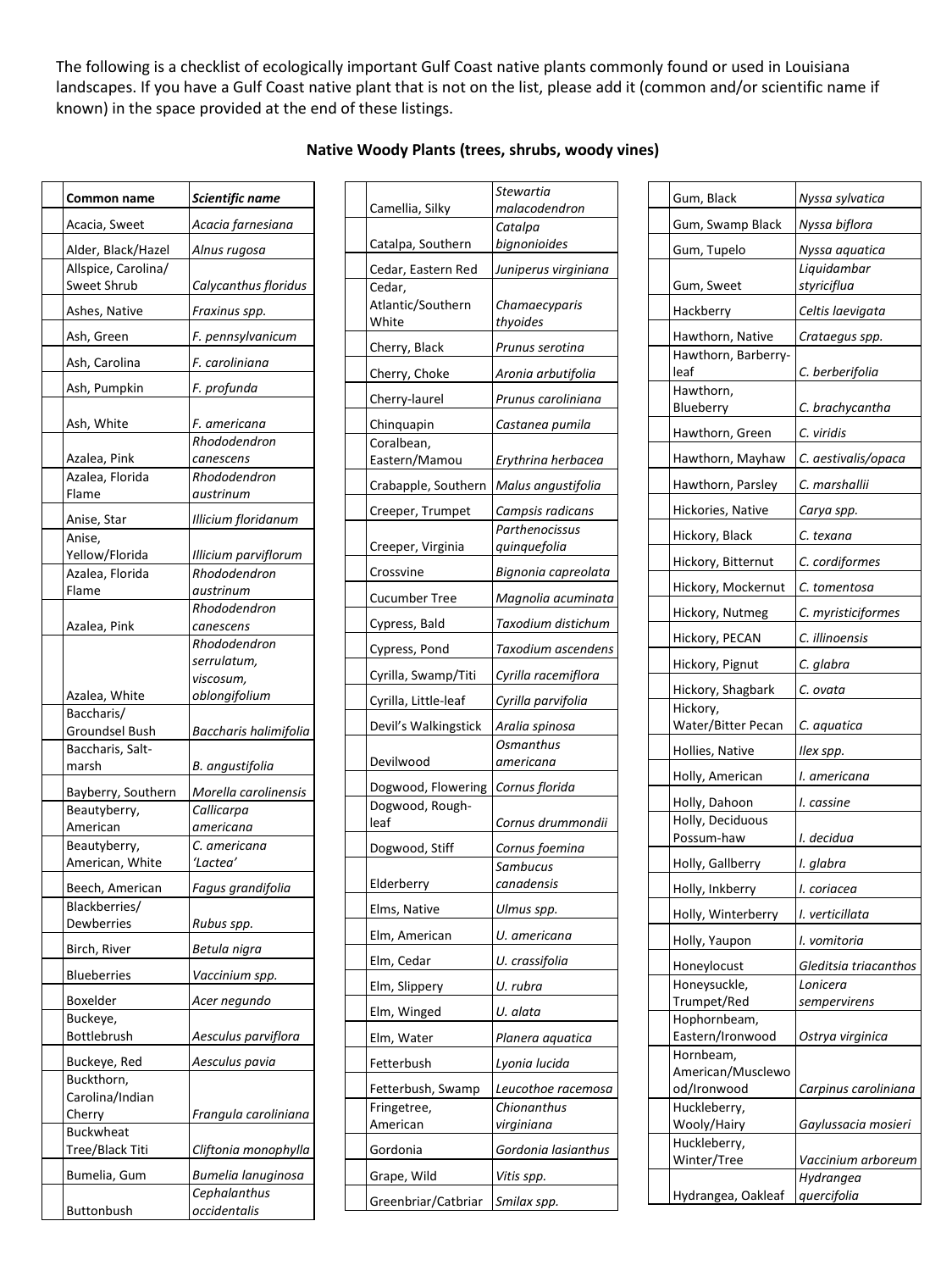| Lantana                               | Lantana urticoides      |
|---------------------------------------|-------------------------|
| Laurelcherry                          | See Cherrylaurel        |
| Leadplant                             | Amorpha fruticosa       |
| Leucothoe, Downy                      | Leucothoe axillaris     |
| Leucothoe,<br>Florida/Honeybells      | Agarista populifolia    |
| Magnolia, Bigleaf                     | Magnolia<br>macrophylla |
| Magnolia, cucumber                    | M. acuminata            |
| Magnolia, 'Little<br>Gem'             | M. grandiflora          |
| Magnolia, Pyramid                     | M. pyramidata           |
| Magnolia, Southern                    | M. grandiflora          |
| Magnolia, Sweetbay                    | M. virginiana           |
| Maple, Chalk                          | Acer leucoderme         |
| Maple, Red/Swamp                      | Acer rubrum             |
| Maple, Silver                         | Acer saccharinum        |
| Maple, Southern<br>Sugar              | Acer barbatum           |
| Moonseed/Snailsee<br>d/Coralbead Vine | Cocculus carolinus      |
| Mulberry, Red                         | Morus rubra             |
| Oaks, Native                          | Quercus spp.            |
| Oak, Cherrybark                       | Q. pagoda               |
| Oak, Live                             | Q. virginiana           |
| Oak, Laurel                           | Q. laurifolia           |
| Oak, Nuttall                          | Q. texana               |
| Oak, Overcup                          | Q. lyrata               |
| Oak, Post                             | Q. stellata             |
| Oak, Shumard                          | Q. shumardii            |
| Oak, Southern Red                     | Q. falcata              |
| Oak, Swamp<br>Chestnut/Cow            | Q. michauxii            |

| Oak, Water                    | Q. nigra                       |
|-------------------------------|--------------------------------|
| Oak, White                    | Q. alba                        |
| Oak, Willow                   | Q. phellos                     |
| Osage Orange/Bois<br>d'arc    | Maclura pomifera               |
| Palmetto, Dwarf               | Sabal minor                    |
| PawPaw                        | Asimina triloba                |
| Pecan                         | Carya illinoensis              |
| Peppervine                    | Nekemias arborea               |
| Persimmon,<br>American        | Diospyros virginiana           |
| Pine, Native                  | Pinus spp.                     |
| Pine, Loblolly                | P. taeda                       |
| Pine, Longleaf                | P. palustris                   |
| Pine, Slash                   | P. elliottii                   |
| Pine, Spruce                  | P. glabra                      |
| Plum, Native                  | Prunus spp.                    |
| Plum, Chickasaw               | P. angustifolia                |
| Plum,<br>Flatwoods/Am. Sloe   | P. umbellata                   |
| Plum, Mexican                 | P. mexicana                    |
| Poison Ivy                    | Toxicodendron<br>radicans      |
| Prickly<br>Ash/Toothache Tree | Zanthoxylum clava-<br>herculis |
| Privet, Swamp                 | Forestiera<br>acuminata        |
| Redbay                        | Persea<br>borbonia/palustris   |
| Redbud, Eastern               | Cercis canadensis              |
| Rose, Carolina                | Rosa carolina                  |
| Rose, Prairie                 | Rosa setigera                  |
| Rose, Swamp                   | Rosa palustris                 |
|                               |                                |

| St. Johnswort          | Hypericum spp.      |
|------------------------|---------------------|
| Sassafras              | Sassafras albidum   |
| Silverbell, Two-       |                     |
| winged                 | Halesia diptera     |
| Snowbell, American     | Styrax americana    |
| Snowbell, Bigleaf      | Styrax grandifolius |
|                        | Oxydendrum          |
| Sourwood               | arboreum            |
| Spicebush              | Lindera benzoin     |
|                        | Euonymus            |
| <b>Strawberry Bush</b> | americana           |
| Sumac,                 |                     |
| Shining/Dwarf          | Rhus copallinum     |
| Sumac, Winged          | Rhus glabra         |
| Summer-sweet,          |                     |
| Peppervine             | Clethra alnifolia   |
| Supplejack/Blackjack   |                     |
| Vine                   | Berchemia scandens  |
| Sweetspire, Virginia   | Itea virginica      |
|                        | Platanus            |
| Sycamore               | occidentalis        |
| Tulip Tree/Tulip       | Lireodendron        |
| Poplar                 | tulipifera          |
| Waxmyrtle              | Morella cerifera    |
| Willow, Black          | Salix nigra         |
|                        | Hamamelis           |
| Witch Hazel            | virginiana          |
| Viburnum,              |                     |
| Arrowwood              | Viburnum dentatum   |
| Viburnum,              |                     |
| Possumhaw              | Viburnum nudum      |
| Viburnum, Little-      |                     |
| leaf/Walter's/Schille  |                     |
| r's Delight            | Viburnum obovatum   |
| Viburnum, Rusty        |                     |
| <b>Blackhaw</b>        | Viburnum rufidulum  |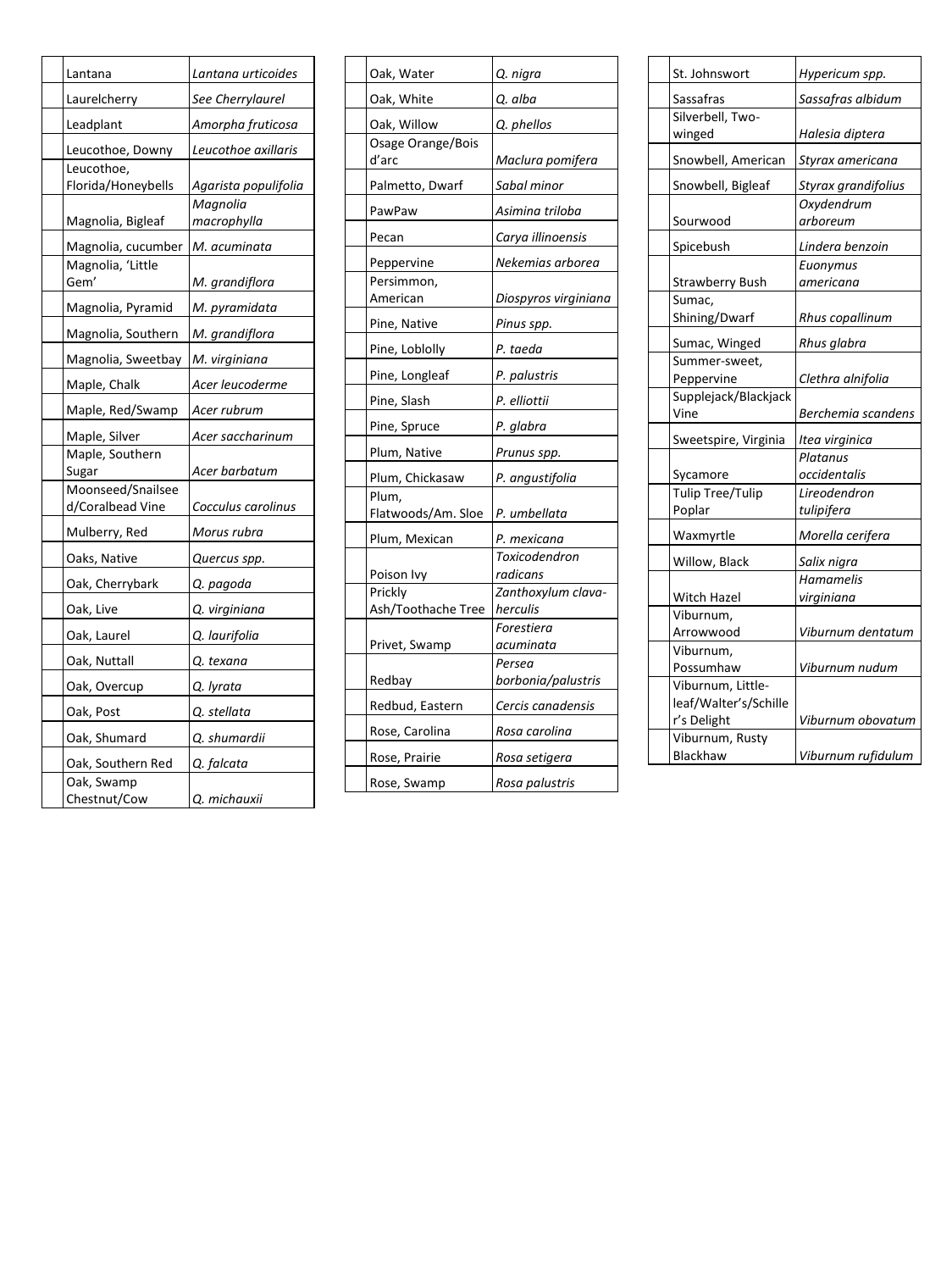### **Herbaceous plants (ferns, grasses, sedges/rushes and wildflowers)**

| <b>Common Name</b><br>or Plant Group<br>Name | <b>Scientific Name/Genus</b>                            |
|----------------------------------------------|---------------------------------------------------------|
| Agave, American                              | Agave virginica                                         |
| Alligator-flags                              | Thalia spp.                                             |
| Asters, Wild                                 | Symphyotrichum/Serioc<br>arpus/lonactis/Eurybia<br>spp. |
| Aster, Stokes                                | Stokesia laevis                                         |
| Buttons, Barbara's                           | Marshallia spp.                                         |
| Buttonweeds,<br>Poor Joes                    | Diodia spp.                                             |
| Beardtongues/Pe                              |                                                         |
| nstemons                                     | Penstemon spp.                                          |
| <b>Bedstraws</b>                             | Gailium spp.                                            |
| <b>Beebalms</b>                              | Monarda spp.                                            |
| <b>Beggarticks</b>                           | (see Coreopsis)                                         |
| Bergamot, Wild                               | Monarda fistulosa                                       |
| Bittercress                                  | Cardamine spp.                                          |
| <b>Blazing Stars</b>                         | Liatris spp.                                            |
| Blue Stars                                   | Amsonia <u>spp.</u>                                     |
| <b>Bluecurls</b>                             | Trichostema spp.                                        |
| <b>Blue-eyed Grasses</b>                     | Sisyrinchium spp.                                       |
| Bonesets,<br>Thoroughworts                   | Eupatorium spp.                                         |
| <b>Buttercups</b>                            | Ranunculus spp.                                         |
| Butterflyweed                                | Asclepias tuberosa                                      |
| <b>Butterweed</b>                            | Packera glabellus                                       |
| Camphorweeds                                 | Pluchea spp.                                            |
| Cannas, Native                               | Canna spp.                                              |
| Cardinalflower                               | Lobelia cardinalis                                      |
| Catchflys                                    | Silene spp.                                             |
| Cattails                                     | Typha spp.                                              |
| Clematis, Native                             | Clematis spp.                                           |
| Club, Golden                                 | Orontium aquaticum                                      |
| <b>Compass Plants</b>                        | (see Rosinweeds)                                        |
| Coneflowers,                                 | Rudbeckia spp., Ratibida                                |
| <b>Black-eyed Susans</b><br>Coneflowers,     | spp.                                                    |
| Purple                                       | Echinacea spp.                                          |
| Coreopsis, Native                            | Coreopsis spp.                                          |
| Crownbeards,                                 |                                                         |
| Wingstems                                    | Verbesina spp.                                          |
| Cuban Jute                                   | Sida rhombifolia                                        |
| Cypress, Standing                            | Ipomopsis rubra                                         |
| Daisy Fleabanes<br>Dayflowers,               | Erigeron spp.                                           |
| Native                                       | Commelina spp.                                          |
|                                              |                                                         |

| Dutchman's Pipes,<br>Native     | Aristilochia spp.                         |
|---------------------------------|-------------------------------------------|
| Elephant's Foots                | Elephantopus, spp.                        |
| Ferns, Native                   | (please list below)                       |
| <b>Frog Fruits</b>              | Phyla spp.                                |
| Garlic, False<br>Crowpoison     | Nothoscordum bivalve                      |
| Gauras                          | Gaura spp.                                |
| Geraniums, Wild                 | Geranium spp.                             |
| Goldenasters                    | Chrysopsis/Heterotheca<br>/Pityopsis spp. |
| Goldenrods                      | Solidago spp.                             |
| Grasses, Yellow-<br>eyed        | Xyris spp.                                |
| Grasses, Native                 | (please list below)                       |
| Herbertias                      | Herbertia spp.                            |
|                                 | Hibiscus                                  |
| Hibiscus, Native                | spp./Kosteletzkya                         |
| <b>Indian Blankets</b>          | Gaillardia spp.                           |
| Indian Pink                     | Spigelia marilandica                      |
| <b>Indian Plantains</b>         | Arnoglossum spp.                          |
| Indigos, False                  | Baptisia spp.                             |
| Irises, Native                  | Iris spp.                                 |
| Ironweeds                       | Vernonia spp.                             |
| Jewelweed                       | Impatiens capensis                        |
| Joe-pye Weeds                   | Eupatorium spp.                           |
| Larkspurs, Native               | Delphinium spp.                           |
| Lillies, Rain                   | Zephyranthes spp.                         |
| Lily, Spider                    | Hymenocallis lireosme                     |
| Lily, Swamp                     | Crinum americanum                         |
| Lizard's Tail                   |                                           |
| Lobelias, Native                | Lobelia spp.                              |
| Lupines, Native                 | Lupinus spp.                              |
| Lettuce, Wild                   | Lactuca spp.                              |
| Mallows, Native                 | (See Hibiscus)                            |
| Mayapple                        | Podophyllum peltatum                      |
| Maypop, Passion<br>vine, Native | Passiflora spp.                           |
| Meadowbeauties                  | Rhexia <u>spp.</u>                        |
| <b>Meadow Rues</b>              | Thalictrum spp.                           |
| Mexican Hat                     | Ratibida columnifera                      |
| Milkweeds, Native               | Asclepias spp.                            |
| Mints, Mountain                 | Pycanthemum spp.                          |
| Mistflower, Blue                | Conoclinum coelestinum                    |
| Morning glories,<br>Native      | Ipomeas pp.                               |
|                                 |                                           |

| Nightshades,<br>Native          | Solanum spp.                         |
|---------------------------------|--------------------------------------|
| Obedient Plants,                |                                      |
| False-                          |                                      |
| dragonheads                     | Physostegia spp.                     |
| Onion, Wild                     | Allium canadense                     |
| Pea, Butterfly                  | Chamaecrista                         |
| Peas, Partridge                 | fasciculata                          |
| Pennyworts,<br>Native           |                                      |
| Penstemons,                     |                                      |
| Native                          | (see Beardtongues)                   |
| Pepper, Bird                    | Capsicum annuum var.<br>glabrisculum |
| Petunias, Wild                  | Ruellia spp.                         |
| Phloxes, Native                 | Phlox spp.                           |
| Pickerelweed                    | Pontederia cordata                   |
|                                 |                                      |
| Pink, Fire                      | (See Catchflys)                      |
| Pink, Indian<br>Pokeberry/Pokew | (See Indian Pink)                    |
| eed                             | Phytolacca americana                 |
| Poppymallows                    | Callirhoe spp.                       |
| Primroses, Native               | Oenothera spp.                       |
| Rattlesnake                     |                                      |
| Masters<br>Rosinweeds/Com       | Eryngium spp.                        |
| pass Plants                     | Silphium spp.                        |
| Rosepinks                       | Sabatia spp.                         |
| Rushes                          | Juncus spp.                          |
| Sages, Native                   | Salvia spp.                          |
| Sedges, Flat                    | Cyperus spp.                         |
| Sedges, Caric                   | Carex spp.                           |
| Sida                            | (see Cuban Jute)                     |
| Skullcaps, Native               | Scutellaria spp.                     |
| Snakeroot, Black                | Sanicula canadense                   |
| Snakeroot, White                | Ageratina altissima                  |
| Spiderworts,                    |                                      |
| Native<br>Spikerushes,          | Tradescantia spp.                    |
| Native                          | Eleocharis spp.                      |
| Sunflowers,<br>Native           | Helianthus spp.                      |
|                                 | Cirsium spp./Sonchus                 |
| Thistles, Native                | spp.                                 |
| Tickseeds, Native               | (see Coreopsis)                      |
| Turk's Cap                      | Malvaviscus arborea                  |
| Verbenas,<br>Vervains, Native   | Verbena spp.                         |
| Violets, Native                 | Viola spp.                           |
| Wakerobins,                     |                                      |
| Trilliums, Native               | Trillium spp.                        |